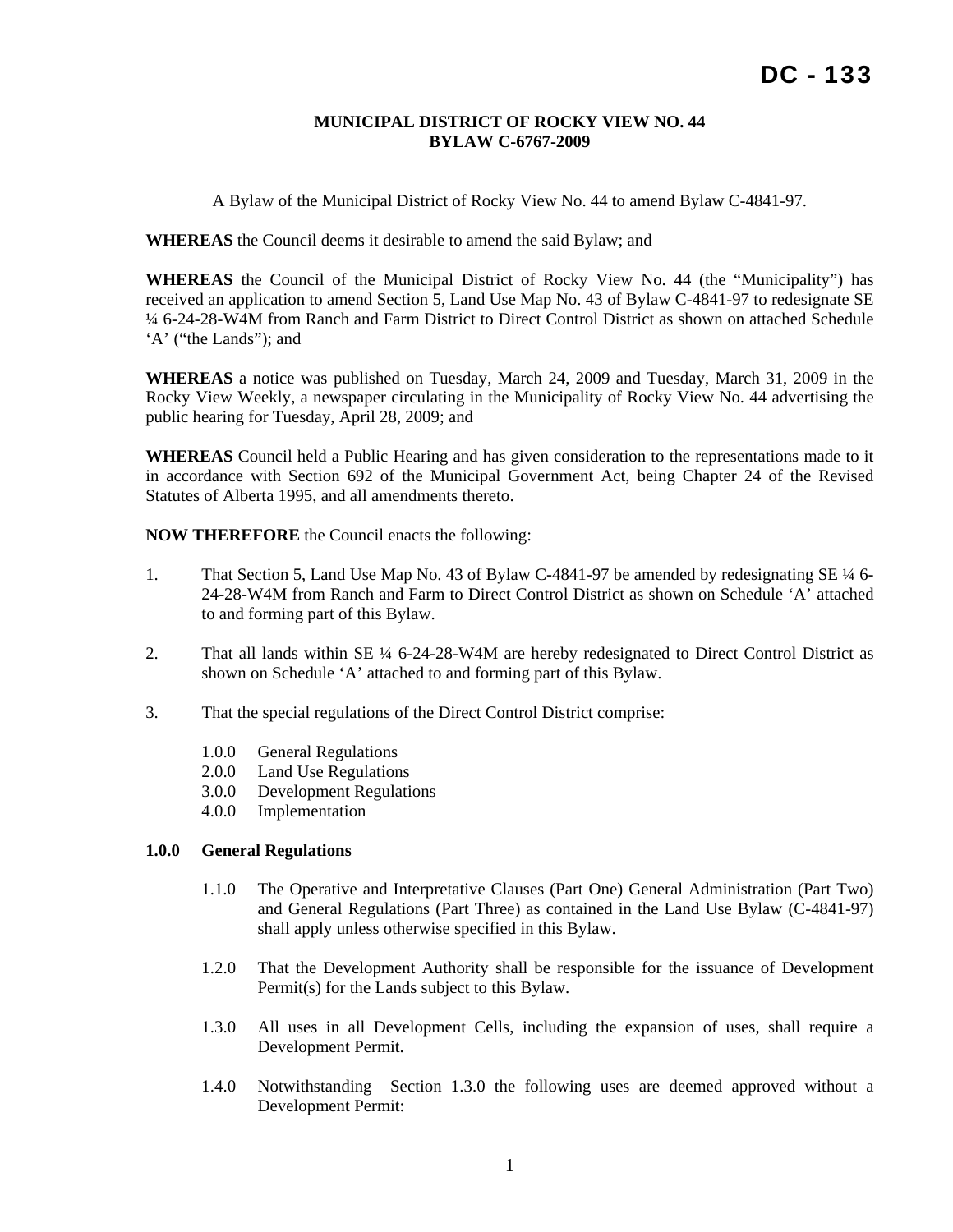Agriculture, General

Accessory Buildings to Agricultural, General

Accessory Uses to Agriculture, General

- 1.5.0 The Development Authority may, through Development Agreement(s) required by this Bylaw, specifically any development regulation, criteria or condition necessary to ensure all Development and Subdivision on the Lands conform to the development proposals and representations upon which this Bylaw is based, as determined by and to the satisfaction of the Council or the Development Authority at its sole and unfettered discretion.
- 1.6.0 All development upon the lands shall be in accordance with all plans and specifications submitted pursuant to this Bylaw. The policies of The Shepard Plan and the Frontier Phase 2 Conceptual Schemes shall apply to all applications for subdivision and development.

# **2 Land Use**

2.2.0 Purpose and Intent – To accommodate a wide range of industrial and associated uses which are compatible with each other, do not adversely affect the surrounding land use and may be located in areas with limited or full services.

2.3.0 Uses

Accessory Buildings Accessory Use Agriculture, General Agricultural Support Services Animal Health Care Service Auctioneering Services Automotive Services Commercial Communications Facilities (types A, B, C) Contractor, General Contractor, Limited Convenience Store Dealership/Rental Agency, Automotive Dealership/Rental Agency, Recreational Vehicle Dealership/Rental Agency, Implement and Equipment Dwelling Unit, Accessory to Use General Industry Type I General Industry Type II Indoor Participant Recreation Services Industrial Business Mini Storage Patio, accessory to principle type Personal Service Business **Offices** Outdoor Display Area Outside Storage, Recreational Vehicles Restaurant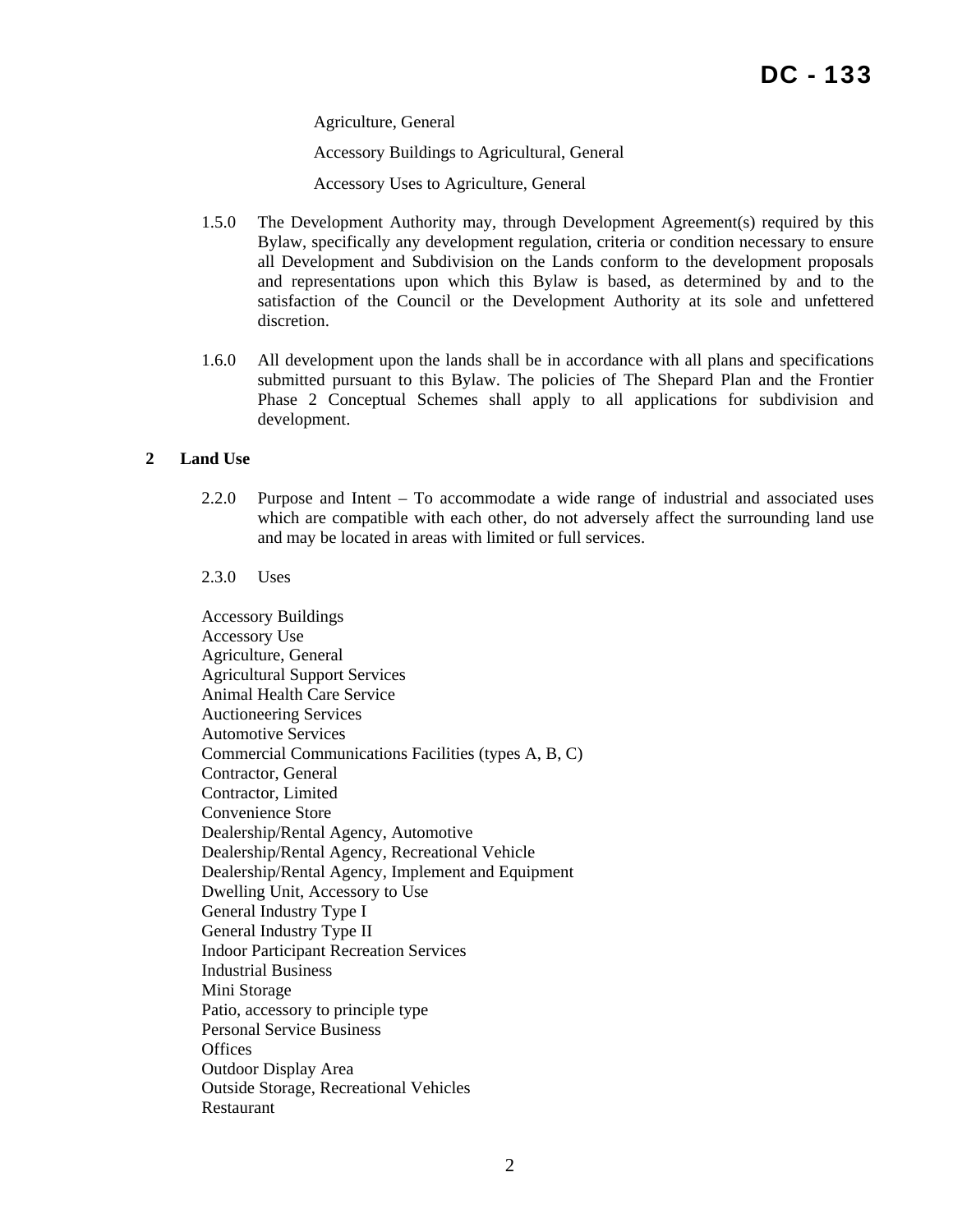Retail Store, Local Signs Storage Area Tractor Trailer Service Depot Warehouse Warehouse Stores, excluding hazardous goods

## 2.4.0 Minimum and Maximum Requirements

- 2.4.1 Parcel Size:
	- (a) The minimum parcel size shall be 0.61 hectares (1.5 acres).
	- (b) Notwithstanding 2.4.1 a), Bare land Condominium parcels created for the purpose of facilitating a phased Building Condominium project shall have no minimum parcel size, provided the following conditions are met:
		- a. the proposed Bare land Condominium units must have Common Land that is used for access/egress, and
		- b. all technical reports that are required as part of the subdivision application or Development Permit process, must assess the individual Bare land Condominium development as one project and not as individual lots.
- 2.4.2 Minimum *Yard, Front* for Buildings:
	- (a)  $6.0 \text{ m}$  (19.7 ft.)
- 2.4.3 Minimum *Yard, Side* for Buildings:
	- (a)  $6.0 \text{ m}$  (19.7 ft.)
- 2.4.4 Minimum *Yard, Rear* for Buildings:
	- (a)  $6.0 \text{ m}$  (19.7 ft.)
- 2.4.5 Building Height
- (a) Maximum of 20.0 m (65.62ft)

#### **3 Development Regulations**

- 3.2.0 Building Design
	- (a) The design, character and appearance of all *buildings shall be* appropriate and compatible with the surrounding area and *shall* be constructed of durable materials designed to maintain the initial quality throughout the life of the project.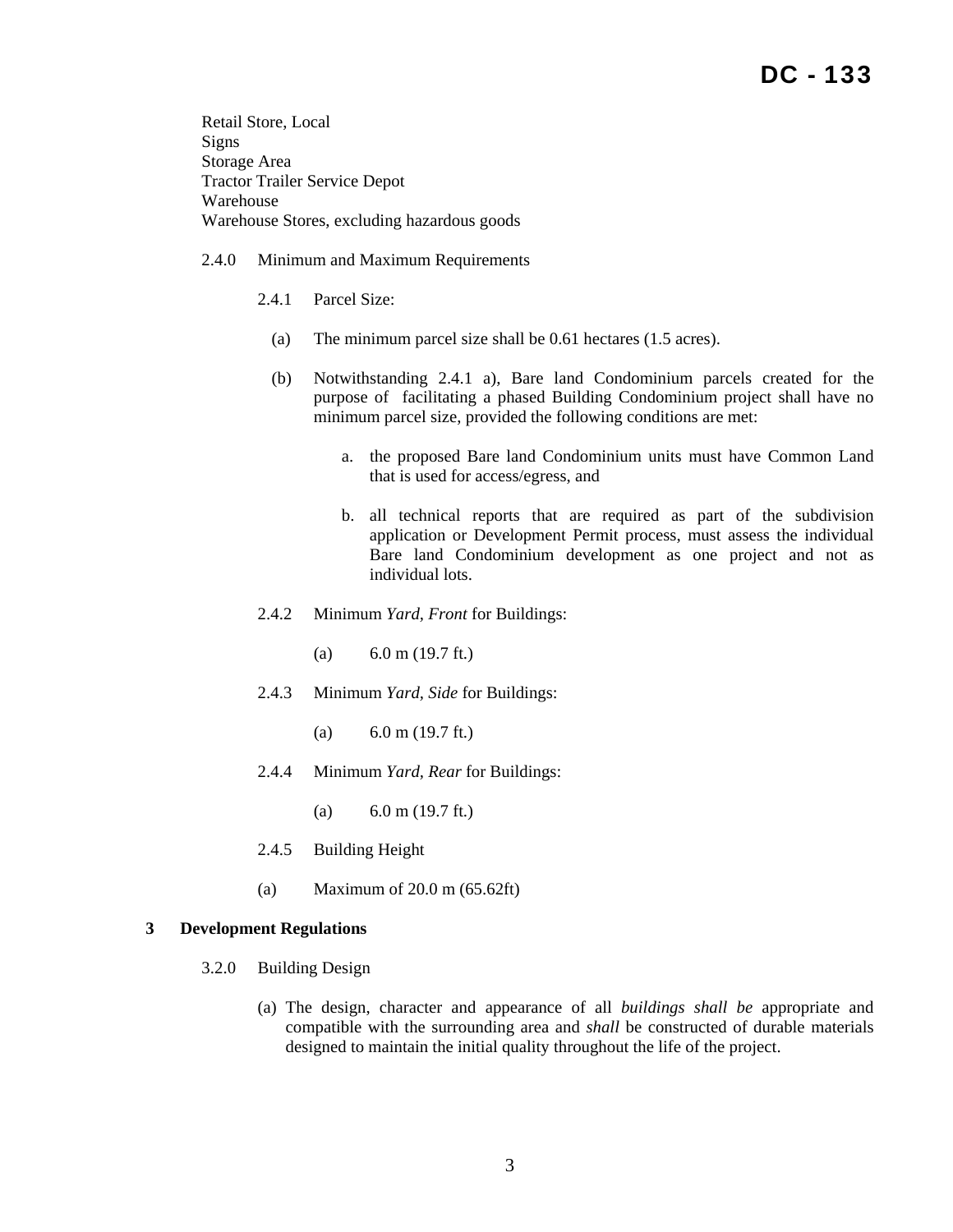- 3.3.0 Landscaping
	- (a) A minimum of 10 % of the site area shall be landscaped.
	- (b) As a condition of subdivision, a landscape concept plan shall be prepared for the rear building setback for all sites abutting Peigan Trail.
		- (i) The landscape concept plan shall be implemented as a condition of the Development Permit only when the final alignment and purchase of the Peigan Trail right-of-way has occurred.
- 3.4.0 Stormwater
	- (a) A Development Permit shall not be issued until a Stormwater Management Plan that addresses stormwater management for the proposed development has been submitted to the satisfaction of the Municipality.
- 3.5.0 Display area
	- (a) Display Area Display areas shall not be wider than 20% of the width of the front property line.

## **4 Implementation**

4.2.0 This Bylaw comes into effect upon the date of its third reading.

# **DIVISION 5 File: 04306001 2008-RV-003**

First reading passed in open Council, assembled in the City of Calgary, in the Province of Alberta, on Tuesday, March 17, 2009, on a motion by Councillor Solberg.

Second reading passed in open Council, assembled in the City of Calgary, in the Province of Alberta, on Tuesday, April 28, 2009, on a motion by Councillor Solberg.

Third reading passed in open Council, assembled in the City of Calgary, in the Province of Alberta, on Tuesday, April 28, 2009, on a motion by Councillor Boehlke.

REEVE OR DEPUTY REEVE MUNICIPAL SECRETARY